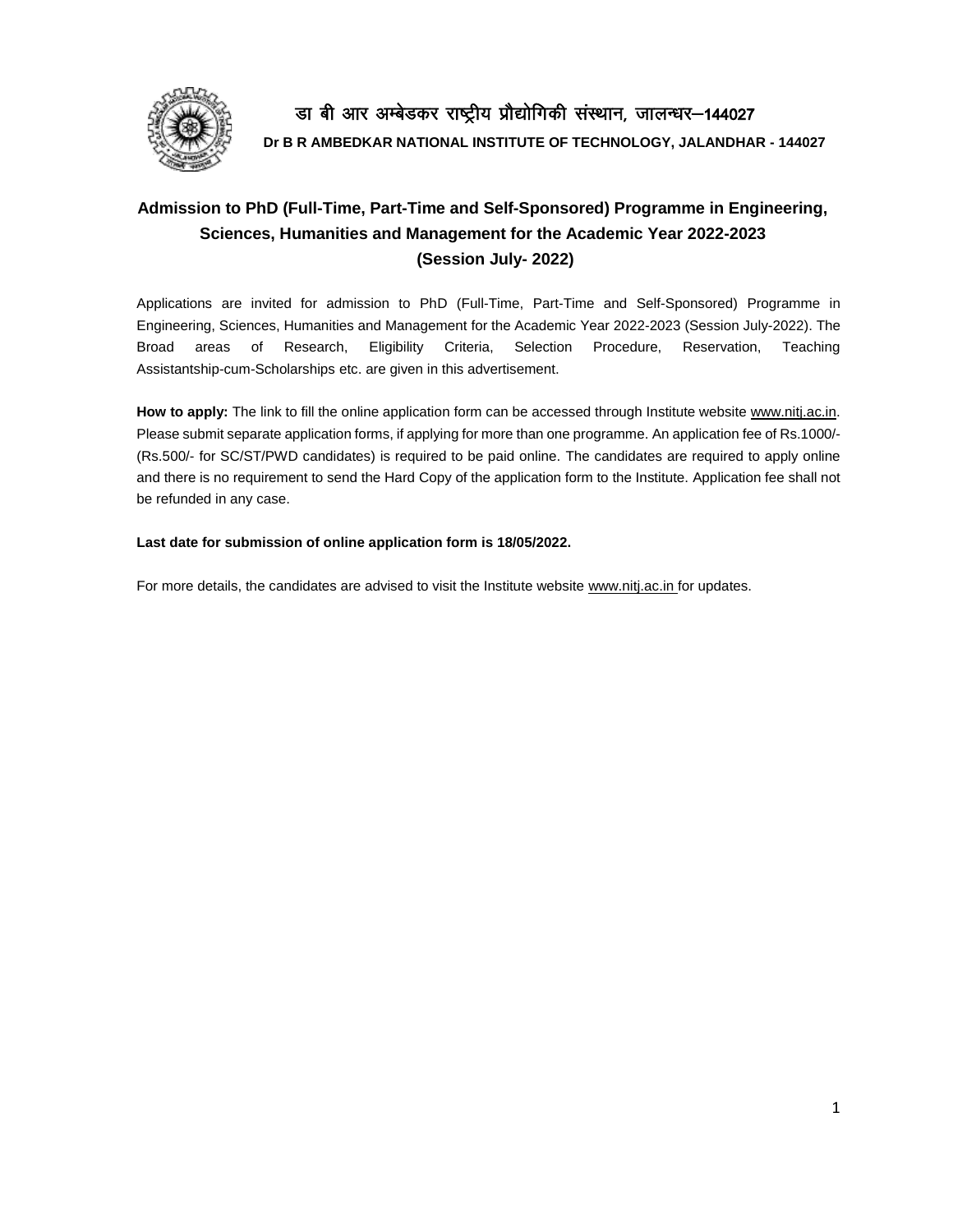डा बी आर अम्बेडकर राष्ट्रीय प्रौद्योगिकी संस्थान, जालन्धर-144011



**Dr B R AMBEDKAR NATIONAL INSTITUTE OF TECHNOLOGY, JALANDHAR – 144027**

**Admission to PhD (Full-Time, Part-Time and Self-Sponsored) Programme for the Academic Year 2022-2023 (Session July-2022)**

**A) PhD (Full-Time, Admission under financial support from NIT Jalandhar, Part-Time without financial support and Self-Sponsored):** 

| Sr. | <b>Department</b>                                         | (Broad Areas of Research)                                                                                                                                                                                                                                                                                                                                                                                                                                                                                                                                                                                                                                                                                                                                                                                                                                                                                                                                                                                                                                                                                                                                                                                                                                                                                                                                                                                                                                                                                                                                                                                       |
|-----|-----------------------------------------------------------|-----------------------------------------------------------------------------------------------------------------------------------------------------------------------------------------------------------------------------------------------------------------------------------------------------------------------------------------------------------------------------------------------------------------------------------------------------------------------------------------------------------------------------------------------------------------------------------------------------------------------------------------------------------------------------------------------------------------------------------------------------------------------------------------------------------------------------------------------------------------------------------------------------------------------------------------------------------------------------------------------------------------------------------------------------------------------------------------------------------------------------------------------------------------------------------------------------------------------------------------------------------------------------------------------------------------------------------------------------------------------------------------------------------------------------------------------------------------------------------------------------------------------------------------------------------------------------------------------------------------|
| No. | <b>Email address of HOD</b>                               |                                                                                                                                                                                                                                                                                                                                                                                                                                                                                                                                                                                                                                                                                                                                                                                                                                                                                                                                                                                                                                                                                                                                                                                                                                                                                                                                                                                                                                                                                                                                                                                                                 |
| 01  | Biotechnology<br>obt@nitj.ac.in                           | <b>Bioprocess</b><br>Engineering,<br>Environmental<br>Biotechnology,<br>Nanobiotechnology, Enzyme Technology, Industrial Biotechnology,<br>Bioprocess and Bioreactor Design, Biohydrogen, Biofuels, Microbial<br>and Environmental Biotechnology, Biorefinery, Bioplastics, Enzyme<br>Engineering, Bioinformatics, Proteomics, Environmental Remediation,<br>Biomaterials, Tissue Engineering, Environmental Engineering, Applied<br>Biotechnology, Biofilms, Bioremediation, Wastewater treatment, Bio<br>filtration, Aerogels/hydrogels, Waste<br>management, Algal<br>biotechnology, Bio-chemical/Bioprocess engineering for biorefinery,<br>Bioenergy, Bioplastics production and degradation, Biosynthesis of                                                                                                                                                                                                                                                                                                                                                                                                                                                                                                                                                                                                                                                                                                                                                                                                                                                                                              |
| 02  |                                                           | value-added chemicals                                                                                                                                                                                                                                                                                                                                                                                                                                                                                                                                                                                                                                                                                                                                                                                                                                                                                                                                                                                                                                                                                                                                                                                                                                                                                                                                                                                                                                                                                                                                                                                           |
|     | <b>Chemical Engineering</b><br>och@nitj.ac.in             | Environment engineering, Advanced Oxidation Processes, Treatment<br>of effluent of textile industry, Nanomaterials for Energy and<br>Environment, Catalysis, Reaction Engineering and modelling,<br>Selective hydrogenation, Remediation of Sugar industry waste,<br>Conversion of biomass to fuels and chemicals, Lignin valorization,<br>Biofuels and Bioproducts, Waste to energy, Solid waste Management,<br>Thermochemical conversion Processes, Composite Materials and<br>Corrosion, Multiphase Flow, CFD simulations of non-Newtonian<br>fluids, Microfluidics, Heat transfer studies of Nano fluids(LSA),<br>Rheology of complex fluids, Polymeric thin films Hydrogels, Bio-fluid<br>mechanics, Fabrication of smart materials, Magnetic-field driven flow<br>instabilities, Hydrodynamic stability, poroelasticity, CFD, Risk<br>Assessment, Fire Dynamics, Chemical Process Safety, Modelling and<br>Simulation, CO2 sequestration, waste water treatment utilization and<br>management, Edible films and coatings, Nanomaterials Synthesis for<br>Energy Application, Droplet-based microfluidics for sensing and<br>Biomedical application, Heat transfer in porous media, Surfactant thin<br>film stability analysis, New and Renewable Energy, Membrane<br>Separation Process, Chemical Process Safety, polymers and<br>composite, bio fuels, Nanomaterial / Nanocomposite, Multiphase flow,<br>Polymer-nanoparticle composites, Photo-nano-catalysis, Thin Film<br>Polymeric Coatings, Renewable hydrogen production and<br>Antimicrobial coating, Hydrocarbon Engineering, Polymeric sensors, |
| 03  | Civil Engineering<br>oce@nitj.ac.in                       | Anti-dust coatings, Biodegradable and edible films and composites.<br>Geotechnical Engineering; Structural Engineering; Transportation<br>Engineering; Environmental Engineering; Hydraulics &; Water                                                                                                                                                                                                                                                                                                                                                                                                                                                                                                                                                                                                                                                                                                                                                                                                                                                                                                                                                                                                                                                                                                                                                                                                                                                                                                                                                                                                           |
|     |                                                           | Resources Engineering                                                                                                                                                                                                                                                                                                                                                                                                                                                                                                                                                                                                                                                                                                                                                                                                                                                                                                                                                                                                                                                                                                                                                                                                                                                                                                                                                                                                                                                                                                                                                                                           |
| 04  | Computer Science & Engineering<br>ocs@nitj.ac.in          | Artificial Intelligence, Big Data Analytics, Cloud Computing, Computer<br>Networks, Cyber Warfare, Data Hiding, Data Science, Databases &<br>Data Mining, Distributed Network, Image Processing, Information<br>Security, Machine Learning, Mixed criticality systems, Multimedia<br>Streaming, Real time scheduling Theory, Safety critical systems,<br>Scientific Computing, Soft Computing, Software Defined WSN's,<br>Software Engineering, Steganography, Wireless networks, Pattern<br>Recognition, Internet of Things, Network Security, Biometrics<br>Authentication, Ad hoc Networks, Adversarial ML, Explainable AI,<br>Mobile Ad hoc Networks (MANETs), Probabilistic Data Structures,<br>Deep Learning, Parallel and Distributed Processing, Fault Tolerant,<br><b>Mobile Computing</b>                                                                                                                                                                                                                                                                                                                                                                                                                                                                                                                                                                                                                                                                                                                                                                                                             |
| 05  | <b>Electrical Engineering</b><br>oic@niti.ac.in           | Control System, Nonlinear Control, Observer Design, Control of<br>Microgrid, Power System Economics, Artificial Intelligence based<br>Electricity Market Design, Renewable Forecasting, Power System<br>Flexibility, Energy Storage, Machine Learning and autonomous<br>systems, Artificial Intelligence and computer vision, Field computations<br>in HV environments, E-field reduction using Optimization techniques,<br>Substation design, Illumination modeling, and design, Condition<br>monitoring of transformers, Bio-systems, Exposure studies                                                                                                                                                                                                                                                                                                                                                                                                                                                                                                                                                                                                                                                                                                                                                                                                                                                                                                                                                                                                                                                        |
| 06  | Electronics & Communication Engineering<br>oec@nitj.ac.in | Assistive Technologies, AI for Healthcare, Serous Games, Biomedical<br>signal/Image<br>processing,<br>Image/Signal<br>Processing,<br>Telemedicine/Health Care, VLSI Design, Nano electronic Devices,<br>Biomedical Signal/Image Processing and Advanced Digital Signal<br>Processing, Biomedical signal/Image processing, Plant signaling,<br>Signal Processing,<br>Wireless Communication Systems,<br>Plant                                                                                                                                                                                                                                                                                                                                                                                                                                                                                                                                                                                                                                                                                                                                                                                                                                                                                                                                                                                                                                                                                                                                                                                                    |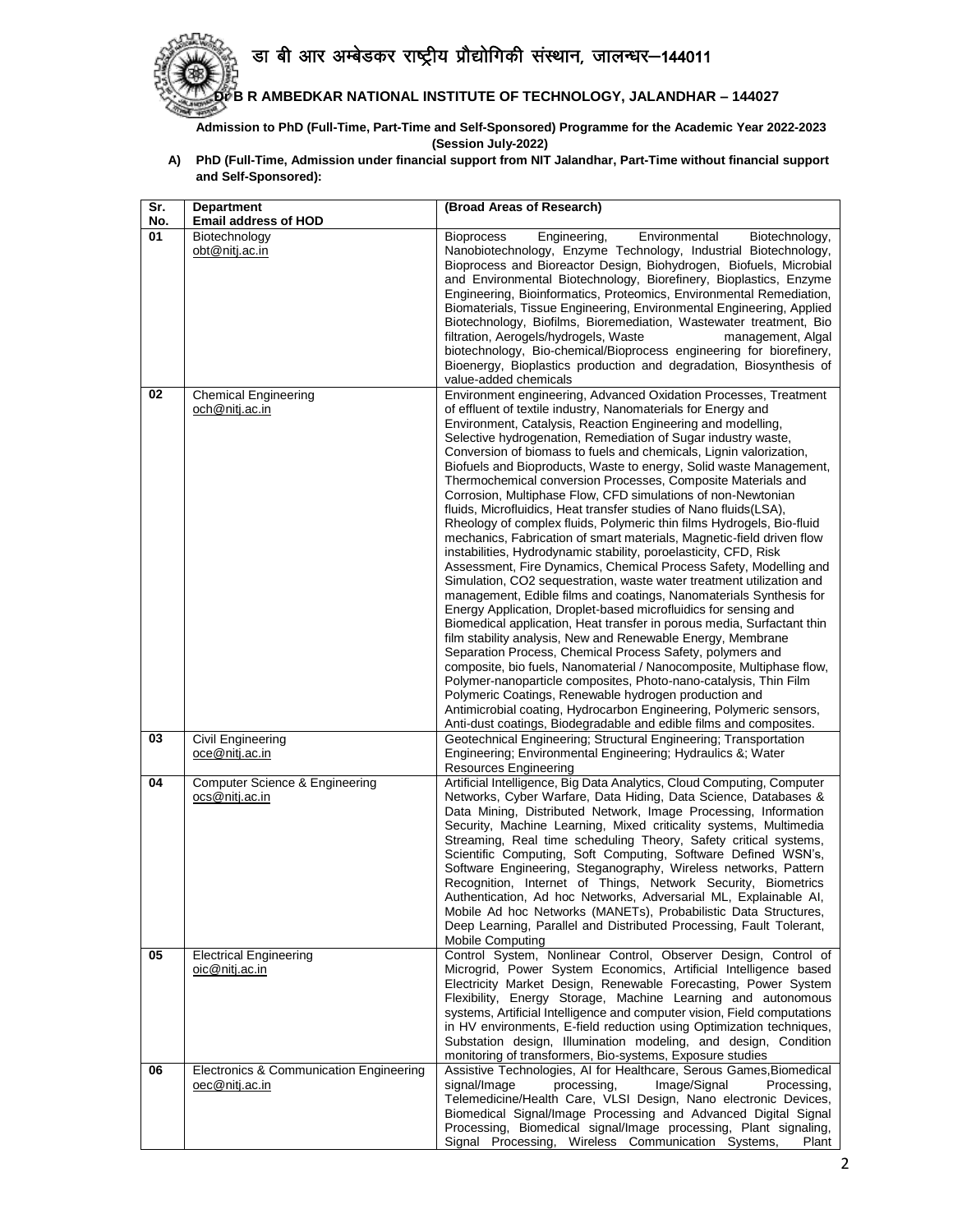|    |                                       | Signalling, Nanoscale Devices/ VLSI Design/ High Frequency Design,                                                            |
|----|---------------------------------------|-------------------------------------------------------------------------------------------------------------------------------|
|    |                                       | Wireless Systems/Wireless Sensor Networks/ Signal processing/                                                                 |
|    |                                       | Neuro developmental disorder diagnosis and intervention, Antenna                                                              |
|    |                                       | Designing, Microwave and RF component Designing, Peer-to-Peer                                                                 |
|    |                                       | Networks and Convex Optimization, Computer networks, IoT, M2M                                                                 |
|    |                                       | Communications, RF Circuit Design, Wireless sensor networks and                                                               |
|    |                                       | Machine learning, Analytical Modelling of Nanoscale devices, Low                                                              |
|    |                                       | power VLSI Design, Study and analysis of new device materials for                                                             |
|    |                                       | nanoscale IC design.                                                                                                          |
| 07 | Information Technology                | Cloud Computing, IoT, Fog/Edge computing, Machine/Deep learning,                                                              |
|    | ocs@nitj.ac.in                        | Soft Computing, Blockchain                                                                                                    |
| 08 | Instrumentation & Control Engineering | Biomedical Instrumentation & Signal Processing, Intelligent Virtual Inst.                                                     |
|    | oic@nitj.ac.in                        | System, WSN-IOT & its applications; Smart Sensors & Image Analysis;                                                           |
|    |                                       | ML, *Instrumentation, Robotics, *Automation, Biomedical Engineering,                                                          |
|    |                                       | Power System Operation & Control; Renewable Energy; Soft                                                                      |
|    |                                       | Computing, Control Systems, Renewable Energy Applications,                                                                    |
|    |                                       | Process Dynamics & Control, Process Integration with Renewable                                                                |
|    |                                       | Energy, Optimization Techniques, Machine/Deep Learning, Computer                                                              |
|    |                                       | Vision, UAV Autonomous Navigation, Biomedical Instrumentation,                                                                |
|    |                                       | Control System, Sliding Mode Control, Fractional Order Control, Two                                                           |
|    |                                       | Wheeled Mobile Robot, UAVs, Solar System, Renewable Energy,                                                                   |
|    |                                       | Smart materials and Structure based Sensors, Bio Sensors, Deep                                                                |
|    |                                       | learning & Machine Learning for Measurement Systems, Biomedical                                                               |
|    |                                       | Engineering, Low Temperature Instrumentation,                                                                                 |
| 09 | Industrial & Production Engineering   | Experimental & Computational Fracture Mechanics,<br><b>Stress</b>                                                             |
|    | oie@nitj.ac.in                        | Corrosion Cracking, Fracture And Fatigue Analysis Of Weldments,                                                               |
|    |                                       | Finite Element Analysis, Ergonomics, Human Factors Engineering,<br>Logistics And Supply Chain Management, Occupational Health |
|    |                                       | Safety And Environment, Surface Engineering, Thermal Spray                                                                    |
|    |                                       | Coating Technology, Laser Surface Texturing, Conventional /                                                                   |
|    |                                       | Advanced Machining Processes, Hybrid Manufacturing, Advanced                                                                  |
|    |                                       | Alloys & Composites, Additive Manufacturing, Nano-Finishing,                                                                  |
|    |                                       | Advance Machining Techniques, Forming/Material Modelling,                                                                     |
|    |                                       | Microwave Processing Of Materials, Advanced Manufacturing,                                                                    |
|    |                                       | Reliability And Maintenance Engineering, Welding Engineering,                                                                 |
|    |                                       | Tribology, Planning, Scheduling And Optimization Of Manufacturing                                                             |
|    |                                       | Systems, Non-Conventional Manufacturing Processes                                                                             |
| 10 | <b>Mechanical Engineering</b>         | Mechatronics, Robotics system Dynamics & Control, Modeling and                                                                |
|    | ome@nitj.ac.in                        | Simulation of Physical system, Biomechanics, Heat Transfer, Fluid                                                             |
|    |                                       | Mechanics, Combustion, Computational Fluid Dynamics(CFD), Solar                                                               |
|    |                                       | Thermal and Polygeneration, Alternative Fuels for combustion                                                                  |
|    |                                       | IC Engine Emission Control Engine Combustion<br>Engines,                                                                      |
|    |                                       | Investigations Biodiesel Development Fuel Efficient Engines, Welding                                                          |
|    |                                       | Technology, Solar Thermal Engineering, Stir Fixation, Welding,                                                                |
| 11 | <b>Textile Technology</b>             | Vibration, Fatigue of Composite materials<br>Technical Textiles, Sewing Threads, Nonwoven Technology, Textile                 |
|    | otx@nitj.ac.in                        | Management, Environmental Pollution caused by Textiles, Seam                                                                  |
|    |                                       | Engineering, Yarn Manufacturing, Fabric Manufacturing, Medical                                                                |
|    |                                       | Textiles, Fabric Structure, Textile wet processing, Bioprocessing                                                             |
|    |                                       | applications in Textiles, Spinning, Garment Design, Textile Structural                                                        |
|    |                                       | Composites, Fibre reinforced composites, 3D weaving, Mechanical                                                               |
|    |                                       | Processing of Textiles, Structure property relationships in textiles,                                                         |
|    |                                       | Staple Fibre Spinning, Comfort, Yarn Structural Mechanics, Carpet                                                             |
|    |                                       | Characterization, Textile Structure-Property Relationship, Quality                                                            |
|    |                                       | Control & Marketing in Textile, Textile management.                                                                           |
| 12 | Humanities & Management               | General Management, Marketing Management, Human Resource                                                                      |
|    | ohm@nitj.ac.in                        | Management, Entrepreneurship development and Management.                                                                      |
|    |                                       | Change Management. Behavioral Finance, Financial Economics,                                                                   |
|    |                                       | stock market and Portfolio Management, Financial Intermediation,                                                              |
|    |                                       | Fintech, Corporate Governance, and Entrepreneurship. Green                                                                    |
|    |                                       | Marketing, sustainable purchase behavior, Brand Management,<br>Marketing Management, Services Marketing, Rural Marketing and  |
|    |                                       | Retail Marketing                                                                                                              |
|    |                                       | English:<br>English<br>ELT, Professional<br>Language,<br>Literature,                                                          |
|    |                                       | Communication, Gender<br>and<br>Culture<br>Studies,<br>Linguistics,                                                           |
|    |                                       | Sociolinguistics, applied linguistics, English Literature, English                                                            |
|    |                                       | Literature and Language-                                                                                                      |
|    |                                       | Gender Studies: Feminism,                                                                                                     |
|    |                                       | 1. Schizoanalysis of Literature.                                                                                              |
|    |                                       | 2. Psychoanalysis and Popular Culture.                                                                                        |
|    |                                       | 3. Health Humanities.                                                                                                         |
|    |                                       | 4. Literary and Critical Theory.                                                                                              |
|    |                                       | 5. American Literature.                                                                                                       |
|    |                                       | 6. Comic Studies: Comic books and Strips/ Sequential Arts/ Graphic<br>Novels/Animation/ Digital Media and Films               |
|    |                                       |                                                                                                                               |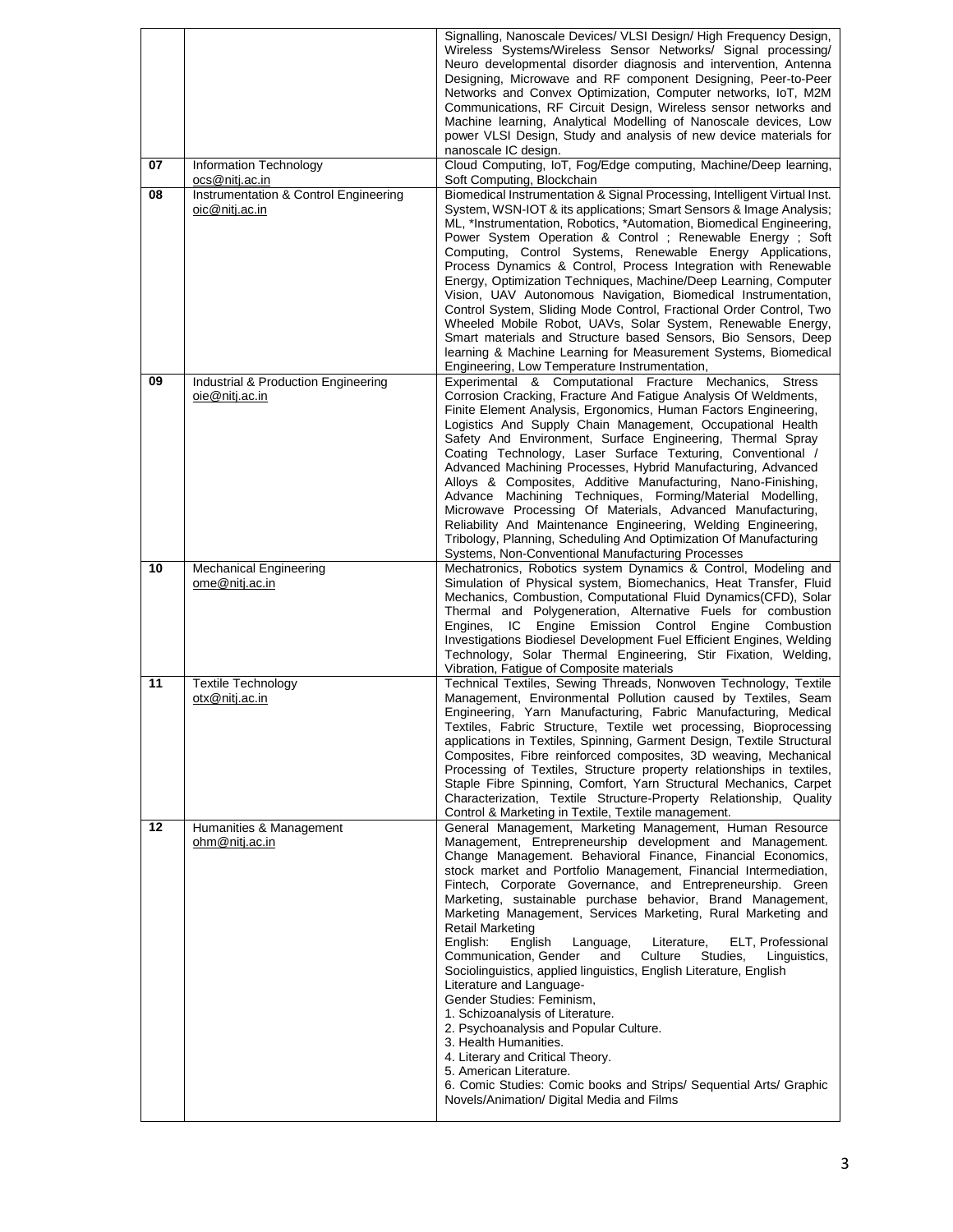| 13 | Physics<br>oph@nitj.ac.in                            | Laser Plasma Interactions, Theoretical Nuclear Physics, Radiation<br>Physics, Experimental Nuclear Physics, High Energy<br>Physics,<br>Matter Physics (Experimental),<br>Liquid<br>Condensed<br>Crystals<br>(Experimental), Condensed Matter Physics (Experimental), Theoretical<br>High Energy Physics, Theoretical Condensed Matter Physics,<br>Quantum Thermodynamics                                                                                                                                                                                                                                                                                                                                                                                                                                                                                                                                                                                                                                                                                                                        |
|----|------------------------------------------------------|-------------------------------------------------------------------------------------------------------------------------------------------------------------------------------------------------------------------------------------------------------------------------------------------------------------------------------------------------------------------------------------------------------------------------------------------------------------------------------------------------------------------------------------------------------------------------------------------------------------------------------------------------------------------------------------------------------------------------------------------------------------------------------------------------------------------------------------------------------------------------------------------------------------------------------------------------------------------------------------------------------------------------------------------------------------------------------------------------|
| 14 | Chemistry<br><u>ocy@nitj.ac.in</u>                   | Superabsorbents / Smart Nano-materials, Biodegradable Green Nano-<br>composites, Nano-science and Technology, Nano- and environment<br>friendly functional smart materials, Materials chemistry/Surface<br>Chemistry, Smart Polymers, Organic Synthesis, Inorganic Chemistry<br>(Synthesis and application of coordination complexes, Nanocatalysis<br>and Organic Synthesis, Advance Materials, Chemosensors for<br>detection of hazardous and bioactive compounds, lonic liquids,<br>Micellization behavior of surfactants and their applications in material<br>chemistry, Solution thermodynamics of binary liquid mixtures, Green<br>nanomaterials for environmental remediation, Green synthesis of<br>nanomaterials for pollutant detection and remediation of Water,<br>Transition metal based nanostructures: Analytical methodologies and<br>industrial applications, Multifunctional Porous Materials (Metal Organic<br>Frameworks and Covalent Organic Frameworks) for Energy,<br>Environment and Catalysis applications, Nanomaterials for Chemo-<br>and Biosensing and Catalysis, |
| 15 | <b>Mathematics</b><br>oma@nitj.ac.in                 | Applied Mathematics (Solid Mechanics Thermoelasticity), Sampling<br>Techniques (Statistics), Commutative AlgebraL, PDE (Partial<br>Differential Equation), Numerical Analysis, Inequalities, Optimization                                                                                                                                                                                                                                                                                                                                                                                                                                                                                                                                                                                                                                                                                                                                                                                                                                                                                       |
| 16 | Centre for Energy and Environment<br>ocee@nitj.ac.in | New and Renewable Energy, Solar Energy, Bio Energy, Biofuels,<br>Hybrid Systems, Fuel Cells, Climate Change. Environmental and<br>Allied areas of Renewable Energy                                                                                                                                                                                                                                                                                                                                                                                                                                                                                                                                                                                                                                                                                                                                                                                                                                                                                                                              |

## **B) Eligibility Criteria**

## **1) PhD Full-Time (under Institute Fellowship)**

- **Engineering Departments (Sr. No. 1 to 11): Engineering Departments: General (For all Departments):**  Master's Degree in Engineering/Technology in the relevant area of research along with Bachelor's Degree in appropriate branch of Engineering/Technology with a first class or minimum 60% marks (or CGPA of 6.5 on 10 point scale) in the qualifying examination.
- For all Engineering Departments (Sr. No. 1 to 11), direct Ph.D. admission is also available in case of candidate with B Tech/B.E./BS (4 year) with a CGPA of 8.0 and above on a 10 point scale or 75% aggregate from a Centrally Funded Technical Institute (CFTI). All such candidates must be GATE qualified. Number of credit courses to be cleared will be 24 credits before comprehensive examination.

#### **Engineering Department Specific Qualifications:**

- (i) **Department of Biotechnology:** "The Candidate should be B.E./B.Tech and/or M.E./M.Tech in the relevant branches of Engineering/Technology out of which either B.E./B.Tech. or M.E./M.Tech should be in Biotechnology. The candidates with [M.Sc.in](http://m.sc.in/) Biotechnology/Industrial Biotechnology/ Environment Biotechnology/ Biochemical Engineering/ Biochemical Technology/ Biomedical Technology/ Biochemistry/ Microbiology/ Bioinformatics with GATE/NET in Biotechnology are also eligible.
- (ii) **Department of Chemical Engineering:** The qualification for admission to PhD programme in the Department is Master Degree in Chemical Engineering or its allied branches. Master degree in Science (Chemistry or its equivalent) must have qualified in GATE/NET for scholarship. However, the candidate with Master degree in Science without GATE/NET can join in PhD (Part-Time) Programme.
- (iii) **Department of Instrumentation and Control Engineering:** The candidate should have Master's degree in Science in related fields but more preference will be given to Master's Degree in Science with Engineering (Ex. M.Sc Engg.). Interdisciplinary department candidates will also be allowed (Ex. CSE, Mechanical Engg./Chemical Engg. Etc.).
- (iv) **Department of Textile Technology:** The qualification for admission to PhD programme is M. Tech. in any discipline whereas B.Tech should be in Textile Technology/Engineering.
- (v) **Centre for Energy and Environment:** Centre for Energy and Environment: MTech. in Renewable Energy,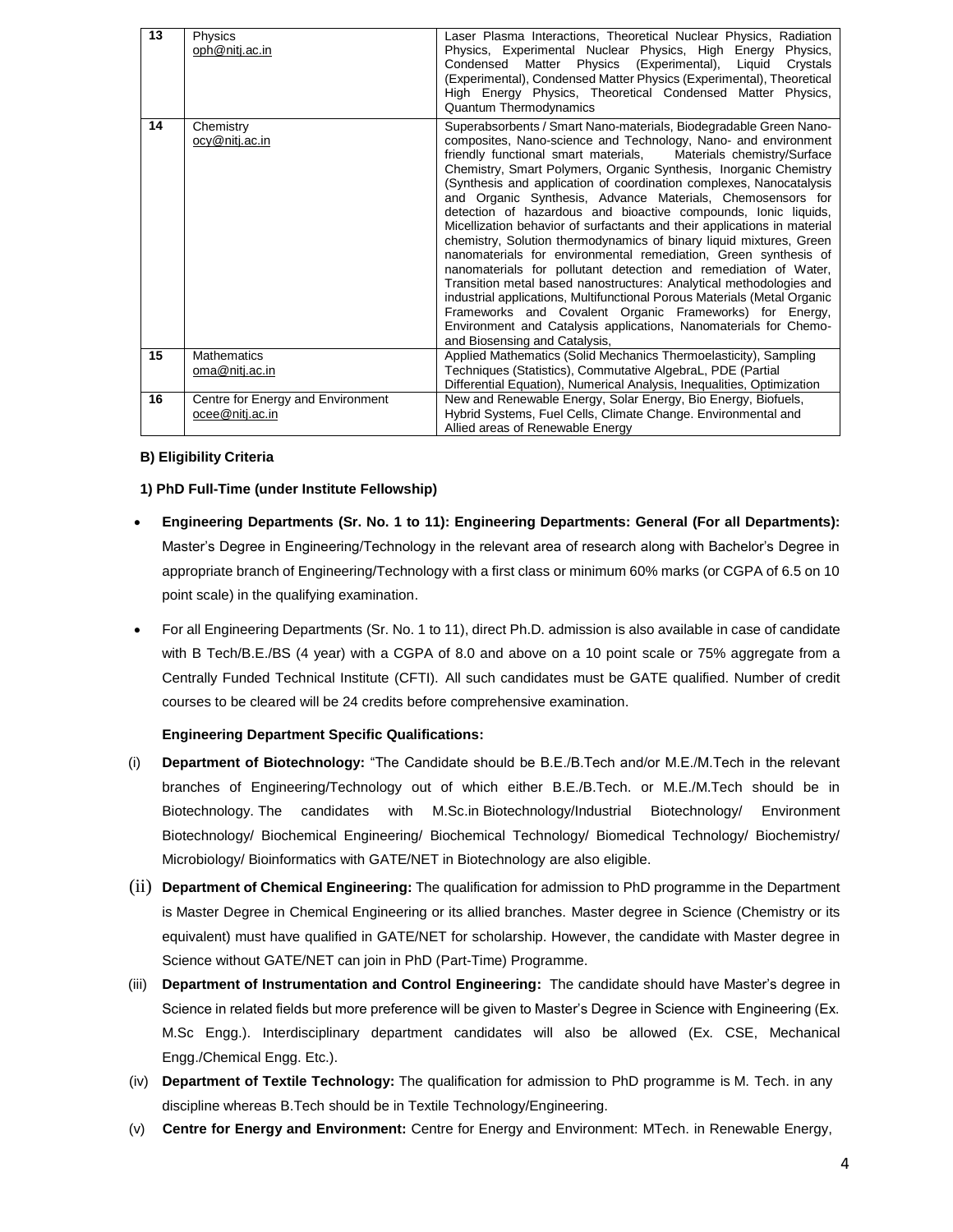Chemical Engineering, Electrical Engineering (and allied areas), Instrumentation & Control, Material Science, Agriculture Engineering, Mechanical Engineering, Thermal Engineering, Packaging Technology etc. along with B. Tech. or Master Degree in Environmental Science/Technology or M.Sc. in Physics, Chemistry with a first class of minimum 60% marks ( or CGPA of 6.5 on 10 point scale in the qualifying examination).

- **Science Departments:** Master's Degree in appropriate branch of Science with a first class or minimum 60% Marks (or CGPA of 6.5 on 10 point scale) in the qualifying examination.
- **Humanities & Management:**
- **Humanities:**
	- **PhD (English Literature):** Master's degree In English or English Language Teaching with at least 55% marks or a CGPA of 6.0 on 10 point scale.
	- **PhD (Linguistics):** Master's degree in Linguistics or English or English Language Teaching with at least 55% marks or a CGPA of 6.0 on 10 point scale.
- **Management:**
	- **PhD (Management):** Master's degree in Management or Commerce with at least 60% marks or a CGPA of 6.5 on 10 point scale.

The candidates in Humanities and Management must be NET/GATE qualified for the award of stipend-cum- teaching assistantship as per Ministry of HRD norms and Institute norms.

*Note 1: Only primary mode of evaluation (CGPA or percentage) as mentioned in the qualifying degree certificate/mark sheet will be considered while verifying eligibility. Conversion from CGPA to percentage or vice versa given by individual Institute/University will not be allowed*

*Note 2: For the SC / ST / PwD applicants, the eligibility requirement of marks be relaxed by 5%, or by a CGPA of 0.5 (on a 10 point scale) at both the Bachelor's and Master's level*

- 1.1 For all Engineering Departments, GATE is not mandatory for scholarship of the candidates with Master's degree in Engineering. Candidate with Master's degree in science must have qualified in GATE/NET for scholarship. However, the candidates with Master's degree in Science without GATE/NET can join in PhD (Part-Time) programme.
- 1.2 For all Engineering Departments, it is also possible for Direct Ph.D. admission in case of candidate with B Tech/B.E/BS (4 year) with a CGPA of 8.0 and above on a 10 point scale or 75% aggregate from a Centrally Funded Technical Institute (CFTI). All such candidates must be GATE qualified. Number of credit courses to be cleared will be 24 credits before comprehensive examination.
- 1.3 Candidates with GATE/NET (JRF/LS)/ UGC (JRF/LS) / Inspire Fellow / Sponsored by some outside agency as a full-time candidate need not clear Institute written examination. For all other candidate(s), Institute written examination is to be cleared. However, GATE/NET (JRF/LS)/ UGC (JRF/LS) / Inspire Fellow/ Sponsorship from outside agency or Institute Examinations are only for shortlisting of the applicants. Mere shortlisting of an applicant does not confirm admission to Ph.D. Programme. The admission shall be solely based upon the performance of individuals during "presentation and interaction" and availability of the Supervisor in the proposed area of research.

# **2) PhD programmes (Part-Time)**:

Faculty/Technical/Scientific staff of NITJ; External candidates sponsored by Industry/Institute having R & D facility recognized by NITJ having minimum two-years' experience and possessing the same academic qualifications as that for PhD regular candidates, are eligible to apply for PhD Programme as a part-time candidate. The Part-Time candidate(s) shall be required to submit a No Objection Certificate from their Employers stating that the concerned candidate(s) is an employee of that organization and is allowed to pursue his/her research work at NIT, Jalandhar, and his/her routine work permit him/her to devote sufficient time for research work.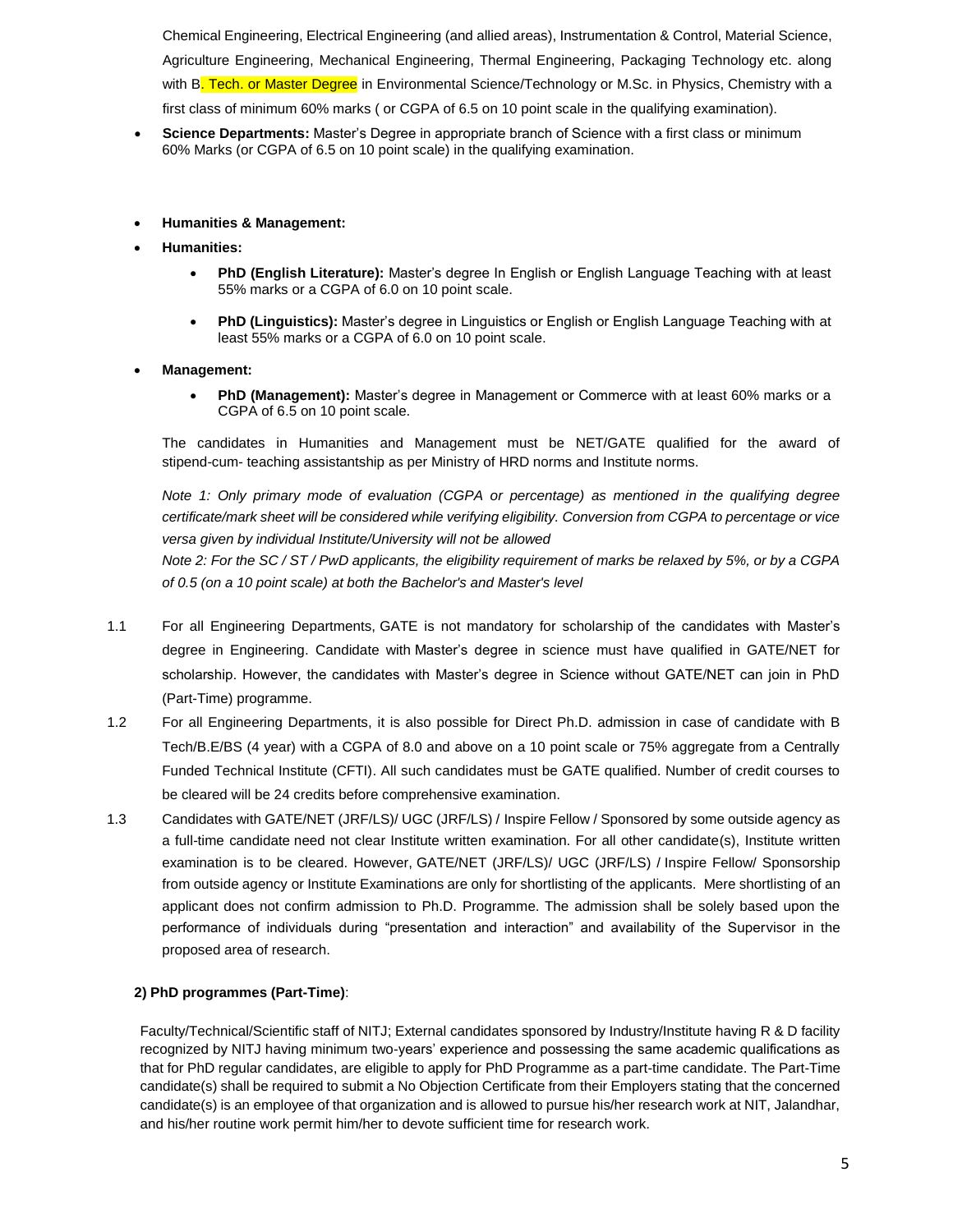For a foreign national candidate who applies through Ministry of Human Resource Development, Govt. of India, or Indian Council of Cultural Relations, Govt. of India, are eligible to apply provided that they possess the same minimum qualifications as required for PhD admission in case of Regular candidates.

#### **3) PhD (Full-Time) with external fellowships like JRF/DST INSPIRE etc.**

Candidate who has already secured funding/fellowship from reputed external agencies like JRF/DST INSPIRE etc. can also apply for admission to PhD (Full-Time) programme. These candidates, if selected, will not be provided any fellowship/contingency grant by the Institute.

# **4) PhD (Full-Time) in Self-Sponsored Mode (without Institute Fellowship)**

Candidates who are willing to pursue PhD in Full-Time mode can also opt for Self-Sponsored Mode. These candidates will not get any stipend/fellowship from the Institute.

# **5) PhD (Full-Time) for candidates/staff working under the Research Projects sponsored by MHRD/DST/UGC or some other government agency at NIT, Jalandhar**

The candidate/staff working under the projects at NIT, Jalandhar sponsored by MHRD/DST/UGC/some other government agency/industrial organization and coordinated by the institute faculty as certified by the concerned Principal Investigator/Coordinator; those having appropriate provisions for salaries and contingency grant for the required shall also be eligible for admission to PhD Full-Time programme, only if, they have at least two years of remaining Project period at NIT Jalandhar.

#### **The academic qualifications for the programmes mentioned at Sr. No. 2, 3, 4 & 5 will be same as that for PhD (Full-Time) as mentioned at Sr. No. B.**

## **C) Seat Matrix:**

The number of seats depends upon the number of available research guides in the Institute, vacancies available with the guide and research infrastructure in the concerned Department. The admission of candidates to PhD programme depends on the expertise available in a department and the willingness of the candidate to work in the corresponding research areas. The following table shows the tentative number of seats available in various Departments for admission during July 2022; however, it is not obligatory for the Institute or concerned Department to fill all the seats mentioned in this matrix. The number of seats may increase/decrease as per the vacancies available at the time of admission.

| S.<br>No. | <b>Name of Department</b>                                    | PhD (Full-Time) tentative number of<br><b>Seats Institute Fellowship</b><br>TOTAL UR OBC SC ST<br><b>EWS</b> |                |                |                |              |                | <b>Tentative</b><br><b>of</b><br>no.<br>seats<br>under<br><b>JRF/DST/</b><br><b>Inspire</b><br><b>Fellowship</b><br>etc. | <b>Tentative</b><br>οf<br>no.<br>seats<br>under<br>Part-<br><b>Time</b><br>(Institute) | <b>Tentative</b><br>of<br>no.<br>seats<br>under<br>Part<br><b>Time</b><br>(Under<br>Project) | <b>Tentative</b><br>of<br>no.<br>seats<br>under Self-<br><b>Sponsored</b><br><b>Mode</b> |
|-----------|--------------------------------------------------------------|--------------------------------------------------------------------------------------------------------------|----------------|----------------|----------------|--------------|----------------|--------------------------------------------------------------------------------------------------------------------------|----------------------------------------------------------------------------------------|----------------------------------------------------------------------------------------------|------------------------------------------------------------------------------------------|
| 1.        | <b>Biotechnology</b>                                         | $\overline{7}$                                                                                               | 3              | $\overline{2}$ | $\mathbf{1}$   | $\mathbf{1}$ | $\Omega$       | 08                                                                                                                       | 08                                                                                     | 04                                                                                           | 04                                                                                       |
| 2.        | <b>Civil Engineering</b>                                     | 13                                                                                                           | 5              | $\overline{4}$ | $\overline{2}$ | $\mathbf{1}$ | $\mathbf{1}$   | $\overline{a}$                                                                                                           | 07                                                                                     | $- -$                                                                                        | ÷.                                                                                       |
| 3.        | <b>Chemical</b><br><b>Engineering</b>                        | 17                                                                                                           | $\overline{7}$ | 5              | 3              | $\mathbf{1}$ | 1              | 04                                                                                                                       | 25                                                                                     | 02                                                                                           | 18                                                                                       |
| 4.        | <b>Computer Science &amp;</b><br><b>Engineering</b>          | 11                                                                                                           | 4              | 3              | 2              | $\mathbf{1}$ | $\mathbf{1}$   | 07                                                                                                                       | 08                                                                                     | $-$                                                                                          | 05                                                                                       |
| 5.        | $\boldsymbol{\kappa}$<br><b>Electronics</b><br>Communication |                                                                                                              |                |                |                |              |                | 04                                                                                                                       | 12                                                                                     | $\overline{\phantom{a}}$                                                                     | 04                                                                                       |
|           | <b>Engineering</b>                                           | 15                                                                                                           | 6              | 4              | 2              | $\mathbf{1}$ | 2              |                                                                                                                          |                                                                                        |                                                                                              |                                                                                          |
| 6.        | <b>Instrumentation</b><br>&<br><b>Control Engineering</b>    | 12                                                                                                           | 5              | 3              | $\overline{2}$ | $\mathbf{1}$ | $\mathbf{1}$   | 01                                                                                                                       | 07                                                                                     | $-$                                                                                          | $\blacksquare$                                                                           |
| 7.        | <b>Industrial</b><br>&<br><b>Production Engg</b>             | 15                                                                                                           | 6              | 4              | 2              | $\mathbf{1}$ | $\overline{2}$ | 01                                                                                                                       | 08                                                                                     | $-$                                                                                          | 03                                                                                       |
| 8.        | <b>Mechanical Engg</b>                                       | 18                                                                                                           | $\overline{7}$ | 5              | 3              | $\mathbf{1}$ | $\overline{2}$ | 01                                                                                                                       | 06                                                                                     | $-$                                                                                          | 02                                                                                       |
| 9.        | <b>Textile Technology</b>                                    | 12                                                                                                           | 5              | 3              | $\mathbf{1}$   | $\mathbf{1}$ | $\overline{2}$ | $- -$                                                                                                                    | 11                                                                                     | $- -$                                                                                        | ٠                                                                                        |
| 10.       | <b>Physics</b>                                               | 9                                                                                                            | 4              | $\mathcal{P}$  | $\mathbf{1}$   | $\mathbf{1}$ | 1              | 11                                                                                                                       | $\overline{a}$                                                                         | 02                                                                                           | ä,                                                                                       |
| 11.       | <b>Chemistry</b>                                             | 9                                                                                                            | 4              | $\overline{2}$ | 1              | $\mathbf{1}$ | $\mathbf{1}$   | 08                                                                                                                       | 02                                                                                     | $-$                                                                                          | ä,                                                                                       |
| 12.       | <b>Mathematics</b>                                           | 8                                                                                                            | 3              | $\overline{2}$ | 1              | $\mathbf{1}$ | $\mathbf{1}$   | 07                                                                                                                       | --                                                                                     | $-$                                                                                          | $\blacksquare$                                                                           |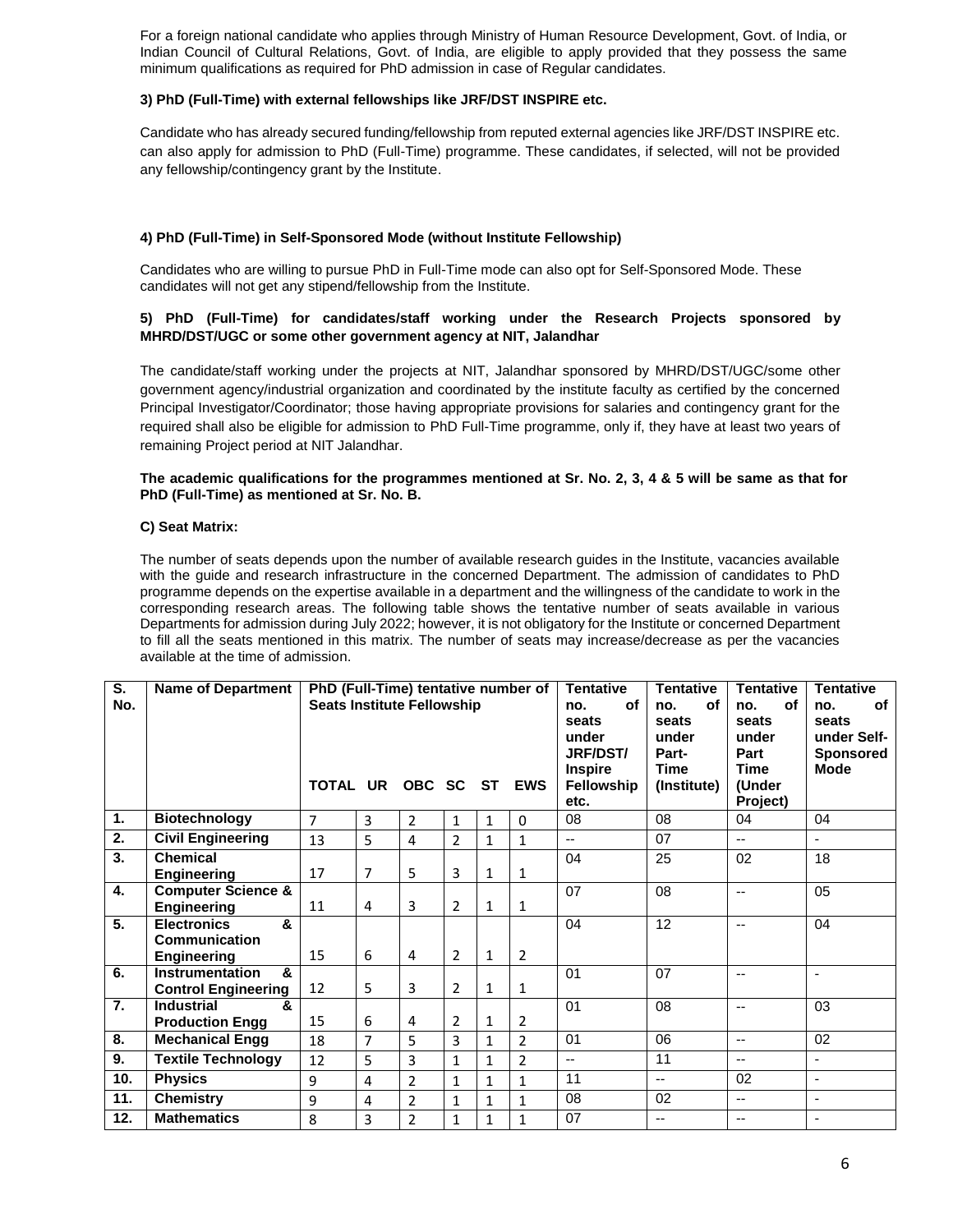| 13. | <b>Humanities</b><br>&         |     |    |    |    |    |          | 07  | 02  | $- -$                    | $\overline{\phantom{0}}$ |
|-----|--------------------------------|-----|----|----|----|----|----------|-----|-----|--------------------------|--------------------------|
|     | <b>Management</b>              | 4   |    |    |    | 0  | 0        |     |     |                          |                          |
| 14. | <b>Centre for Energy &amp;</b> |     |    |    |    |    |          | $-$ | 02  | $\overline{\phantom{a}}$ | 02                       |
|     | <b>Environment</b>             | 0   | 0  | 0  | 0  | 0  | 0        |     |     |                          |                          |
| 15. | <b>Information</b>             |     |    |    |    |    |          | 02  | 02  | $\overline{\phantom{a}}$ | $\overline{\phantom{0}}$ |
|     | <b>Technology</b>              |     |    |    | 0  | 0  | $\Omega$ |     |     |                          |                          |
| 16. | <b>Electrical</b>              |     |    |    |    |    |          | --  | --  | $- -$                    | $\overline{\phantom{0}}$ |
|     | <b>Engineering</b>             |     |    |    |    | 0  | $\Omega$ |     |     |                          |                          |
|     |                                |     |    |    |    |    |          |     |     |                          |                          |
|     | <b>TOTAL</b>                   | 155 | 63 | 42 | 23 | 12 | 15       | 61  | 100 | 08                       | 38                       |

*Reservation of the PhD (Full-Time) Institute Fellowship Seats shall be as per Government of India norms and number of seats available in the respective Department.*

## *Horizontal Reservation of 5% to PwD candidates in each category (UR, EWS, SC, ST, OBC) shall be applicable*

Candidates are advised to apply accordingly. No request for admission to a reserved category seat which is 'NIL' as per this advertisement shall be considered.

# **D) Admission Procedure**

- i. Candidates with GATE/NET (JRF/LS)/ UGC (JRF/LS) / Inspire Fellow / Sponsored by some outside agency as a full-time candidate need not clear Institute written examination. For all other candidate Institute written examination is to be cleared. However, GATE/NET (JRF/LS)/ UGC (JRF/LS) / Inspire Fellow/ Sponsorship from outside agency or Institute Examinations are only for shortlisting of the applicants. Mere shortlisting of an applicant does not confirm admission to Ph.D. Programme. The admission shall be solely based upon the performance of individuals during "presentation and interaction" and availability of the Supervisor in the proposed area of research.
- ii. The admission to PhD programme (Full-Time, Part-Time & Self-Sponsored) in all disciplines mentioned in this advertisement shall be made purely on the basis of a "presentation" to be made by the shortlisted applicants in their proposed area of research followed by "interaction" to be conducted by the respective Department Admission Committee. Mere shortlisting of an applicant does not confirm admission to Ph.D. Programme.
- iii. Shortlisting of candidates (other than GATE/NET (JRF/LS)/ UGC (JRF/LS) / Inspire Fellow / Sponsored by some outside agency as a full-time candidate) shall be done by Departmental Admission Committee for the process of "presentation and interaction" for the applicants. For this purpose, a screening test shall be conducted by the respective Departments. Only those applicants who score marks above the cutoff of 40%, i.e. 24 marks out of 60 for UR category candidates, and 35% i.e. 21 out of 60 for SC/ST/OBC/EWS/PWD candidates in the screening test shall be eligible for presentation and interaction process. Marks obtained in the screening test shall not be counted for preparation of final merit list of the successful candidates. The details of the Syllabi will be separately notified on the Institute website i.e. [www.nitj.ac.in](http://www.nitj.ac.in/)
- iv. The Pattern of Examination shall be as of GATE and NET examination. The Screening Test will be of MCQ Mode.
- v. The Department Admission Committee for each Department shall recommend the suitable candidates for admission based on its assessment of presentation and interaction. Marks obtained in the screening test shall not be counted for preparation of final merit list of the successful candidates.
- vi. Merely shortlisting of an applicant does not confirm admission to Ph.D. programme. The admission shall be solely based upon performance of individuals during "presentation and interaction" and availability of the Supervisor in the proposed area of research. The Department Admission Committee/Institute reserves the right not to recommend any candidate for admission to PhD in the respective Department if the performance of the shortlisted candidates is not found satisfactory during "presentation and interaction". The decision of Department Admission Committee (approved by the competent authority of the Institute) shall be final.
- vii. The merit list of the selected candidates (based on presentation & interaction) shall be prepared on marks basis. A candidate who scores less than 40 marks (out of 100) for "presentation & interaction" shall not be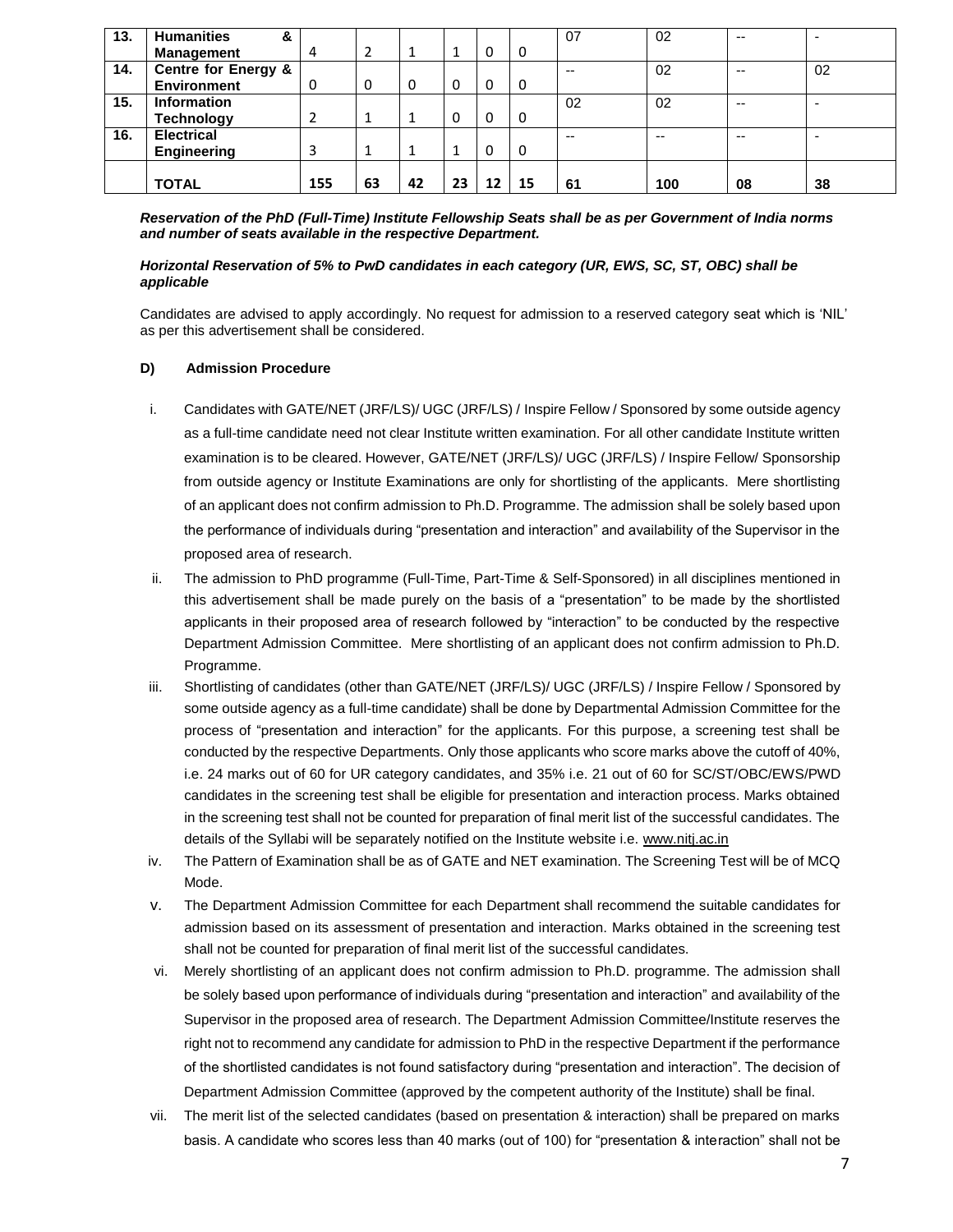considered "qualified" for admission to PhD programme and his/her name shall not be recommended for admission by Departmental Admission Committee.

- viii. The list of recommended candidates for admission to PhD (Full-Time & Self-Sponsored) programme shall be made in order of merit. The candidates who will be in order of merit can opt for the Self-Sponsored mode of admission otherwise the seat available in Self-Sponsored mode will be made available to the next candidate in order of merit. There will no upgradation of the candidate admitted under Self-Sponsored mode to Full-Time (Institute Fellowship) mode.
- ix. All the admitted candidates shall be governed by the PhD regulations of the Institute and other instructions issued by the Institute time to time.

# **E) Other Issues**

- i. An applicant is required to apply on different application forms in case he/she wants his/her candidature to be considered in more than one Department. The candidates applying under Full-Time (Institute Fellowship) need not apply separately i.e. they have to only opt for the willingness whether they are willing to pursue PhD under Self-Sponsored mode.
- ii. Category (UR/EWS/OBC/SC/ST/PWD) once chosen by the applicant in his/her application form shall not be changed at a later stage. Candidate(s) claiming any reservation category (EWS/OBC/SC/ST/PWD) and also UR category should apply on separate application forms for the purpose.
- iii. OBC/EWS Certificate must have been issued on or after 1<sup>st</sup> April 2022 so that the candidates from creamy layer are identified. No certificate issued before this date shall be acceptable.
- iv. All the candidates should ensure that they possess the required educational qualification by the last date of submission of the application under this Advertisement.
- v. Certificate Checking: The certificates (in original) of all the candidates recommended for admission shall be checked by the individual Department before deposition of fee by the candidates.
- vi. The candidate (in service) applying for full-time PhD programmes need to apply through proper channel. Any application without "No Objection Certificate" from the employer shall not be considered for shortlisting.
- vii. The application without proof of application fee as applicable/self-attested copies of documents/certificates/testimonials shall be rejected and shall not be considered for shortlisting.

# **F) Reservation**

The reservation rules will be followed as per Government of India guidelines prevailing at the time of admission, at the Institute level for Full-Time programme (i.e. 40.5% for UR, 27% for OBC, 15% for SC and 7.5% for ST and 10% for EWS category) as per the seat matrix shown in this Advertisement.

# **G) Teaching Assistantship-cum-Scholarships**

Eligible candidates for stipend cum teaching assistantship shall be paid as per instructions issued by Ministry of Human Resource Development (MHRD) from time to time.

- (i) For all Engineering Departments, GATE is not mandatory for scholarship for the candidates with Master's degree in Engineering. Candidate with Master's degree in science must have qualified in GATE/NET for scholarship. For all other Programmes, GATE/NET shall be compulsory for Institute Scholarship. Candidates admitted under Full-Time (Institute Fellowship/JRF/any other external Fellowship) will be allotted certain teaching load as prescribed by the Institute time to time.
- (ii) No Stipend cum Teaching Assistantship/Scholarship and Contingency grant shall be given to the candidates admitted as under Part-Time and Self-Sponsored PhD programme. However, Stipend-cum-Teaching Assistantship/Scholarship and Contingency grant to the candidate working under the Sponsored Projects coordinated by the faculty of the institute shall be given as per the terms and conditions of the project.
- (iii) In case, the provisional admission is done under some project grant/financial support from other funding agencies, the relevant rules of the funding agency shall be implemented for the disbursement of